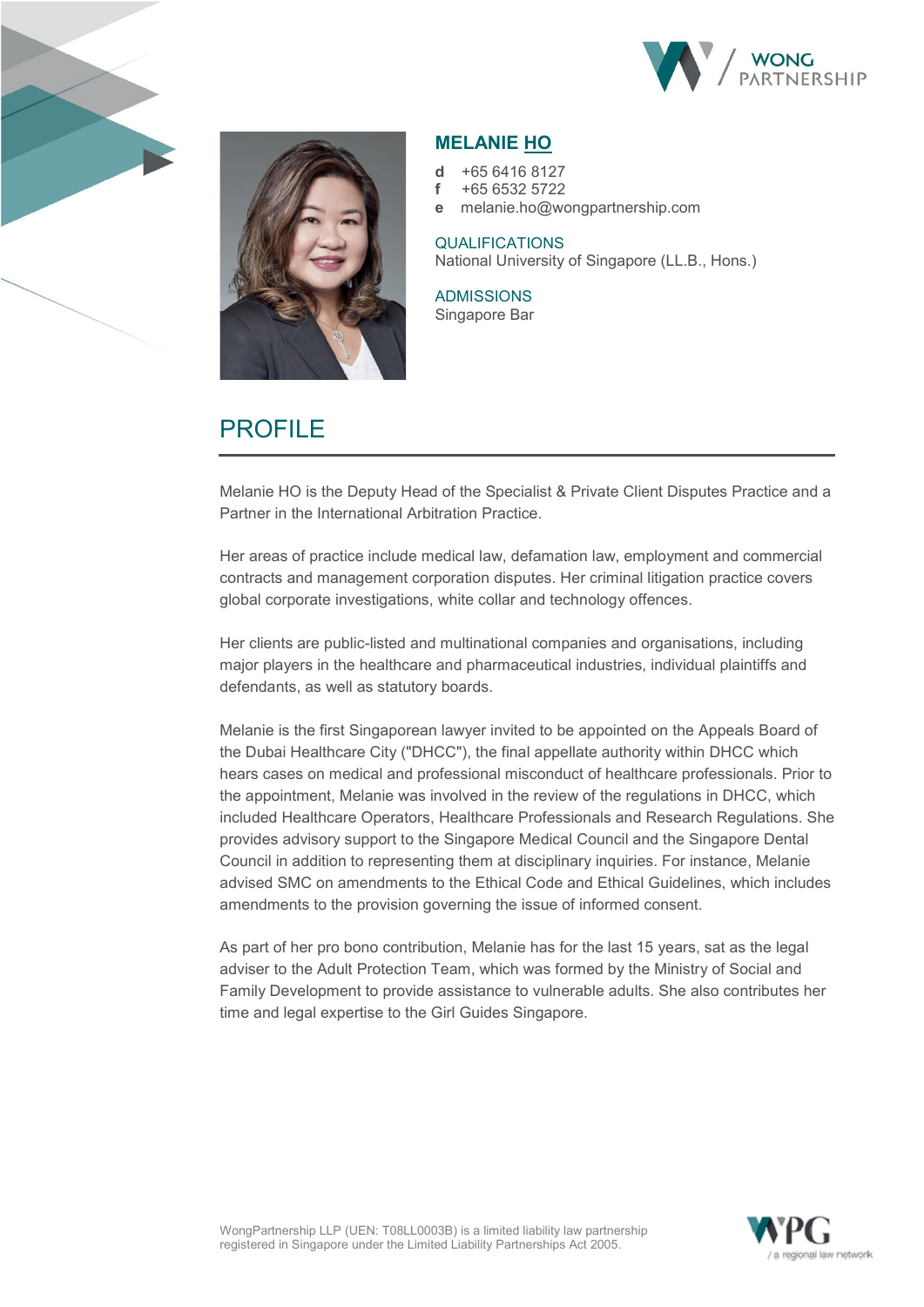

# **Relevant Experience:**

Matters of significance in which Melanie has been involved in include acting for the following:

- An oil and gas company in a transboundary dispute involving concurrent court proceedings in Singapore and arbitration in the UK. This was a contractual dispute involving an oil cargo with a market value of over US\$30 million. The other party claimed a sum of over US\$1.5 million in respect of the cargo.
- The Singapore Medical Council ("SMC") in disciplinary proceedings against a well-known Singaporean oncologist for medical negligence; the SMC in the prosecution of a prominent surgeon in Singapore, both at the High Court and on appeal to the Court of Three Judges. The Ministry of Health had referred a complaint of overcharging and false representation to the SMC for the services the surgeon and other doctors provided to a patient. The surgeon was suspended her from practice for three years, fined S\$10,000 and was censured.
- A Central Narcotics Bureau senior officer on all corruption charges brought against him for allegedly accepting sexual favours in exchange for furthering the business interests of two IT companies. A full acquittal on all charges was obtained.
- Singapore Land Authority in its internal investigations and legal proceedings against 18 defendants in possibly the largest public sector fraud case in Singapore's history since 1995, with the claim amounting to over S\$12.18 million.

## Related Practices

- Health Sciences & Biotechnology
- International Arbitration
- Professional Services
- Specialist & Private Client Disputes
- White Collar & Enforcement

## **Publications & Legal Updates:**

- The Life Sciences Law Review, 8th Edition Singapore Chapter
- The Life Sciences Law Review, 7th Edition Singapore Chapter
- Chambers Global Practice Guide 2019 Anti-Corruption Singapore